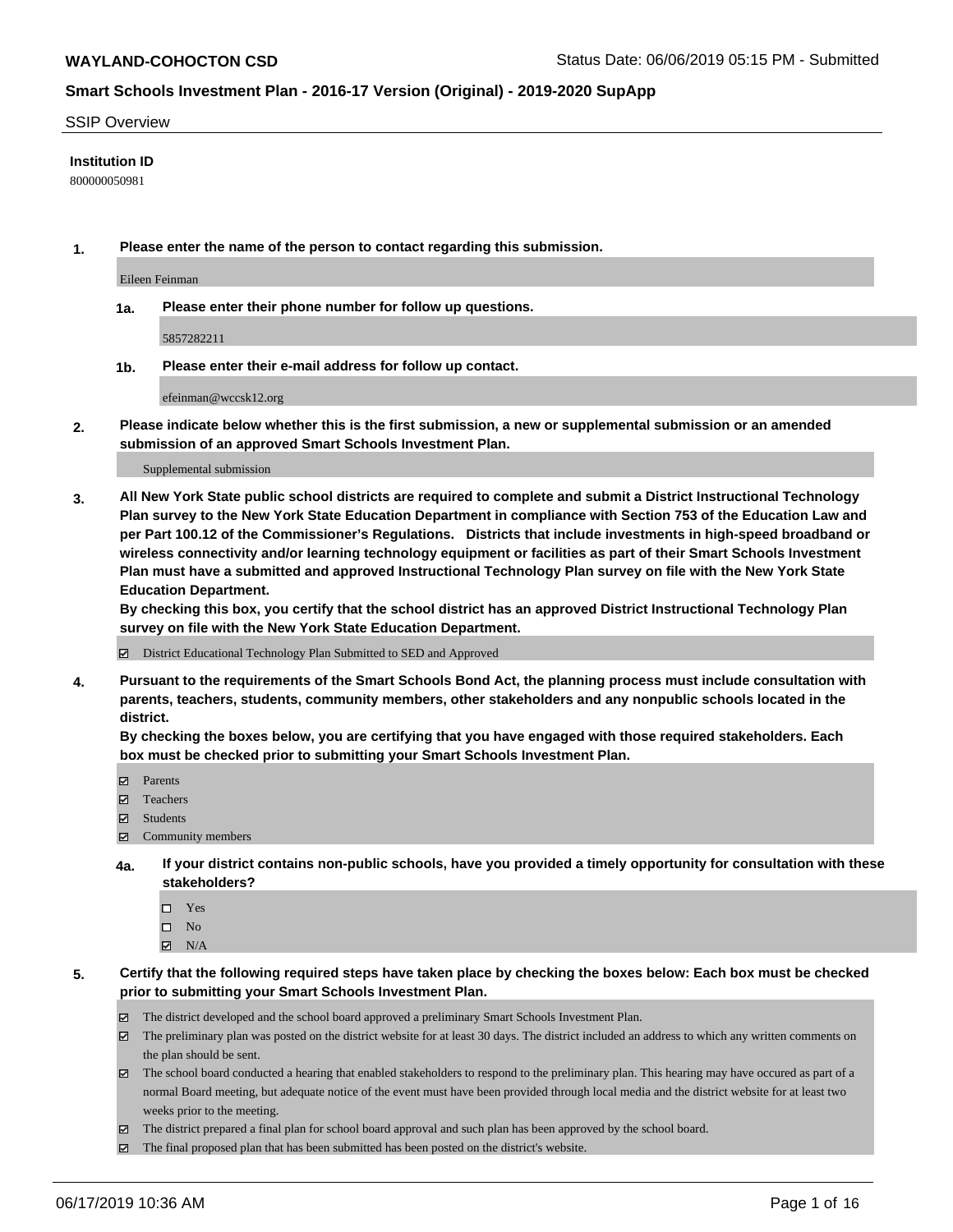SSIP Overview

**5a. Please upload the proposed Smart Schools Investment Plan (SSIP) that was posted on the district's website, along with any supporting materials. Note that this should be different than your recently submitted Educational Technology Survey. The Final SSIP, as approved by the School Board, should also be posted on the website and remain there during the course of the projects contained therein.**

Admin WCCS\_Final\_SMART\_Schools\_Investment\_Plans.rtf.docx.pdf

**5b. Enter the webpage address where the final Smart Schools Investment Plan is posted. The Plan should remain posted for the life of the included projects.**

http://www.wccsk12.org/sites/wccsk12.org/files/files/Smart%20Schools/WCCS\_Final\_SMART\_Schools\_Investment\_Plans.pdf

**6. Please enter an estimate of the total number of students and staff that will benefit from this Smart Schools Investment Plan based on the cumulative projects submitted to date.**

1,460

**7. An LEA/School District may partner with one or more other LEA/School Districts to form a consortium to pool Smart Schools Bond Act funds for a project that meets all other Smart School Bond Act requirements. Each school district participating in the consortium will need to file an approved Smart Schools Investment Plan for the project and submit a signed Memorandum of Understanding that sets forth the details of the consortium including the roles of each respective district.**

 $\Box$  The district plans to participate in a consortium to partner with other school district(s) to implement a Smart Schools project.

#### **8. Please enter the name and 6-digit SED Code for each LEA/School District participating in the Consortium.**

| Partner LEA/District | <b>ISED BEDS Code</b> |
|----------------------|-----------------------|
| (No Response)        | (No Response)         |

#### **9. Please upload a signed Memorandum of Understanding with all of the participating Consortium partners.**

(No Response)

**10. Your district's Smart Schools Bond Act Allocation is:**

\$1,873,238

**11. Enter the budget sub-allocations by category that you are submitting for approval at this time. If you are not budgeting SSBA funds for a category, please enter 0 (zero.) If the value entered is \$0, you will not be required to complete that survey question.**

|                                       | Sub-<br><b>Allocations</b> |
|---------------------------------------|----------------------------|
| School Connectivity                   | $\mathbf 0$                |
| Connectivity Projects for Communities | $\Omega$                   |
| <b>Classroom Technology</b>           | 360,050                    |
| Pre-Kindergarten Classrooms           | $\overline{0}$             |
| Replace Transportable Classrooms      |                            |
| High-Tech Security Features           | 0                          |
| Totals:                               | 360,050                    |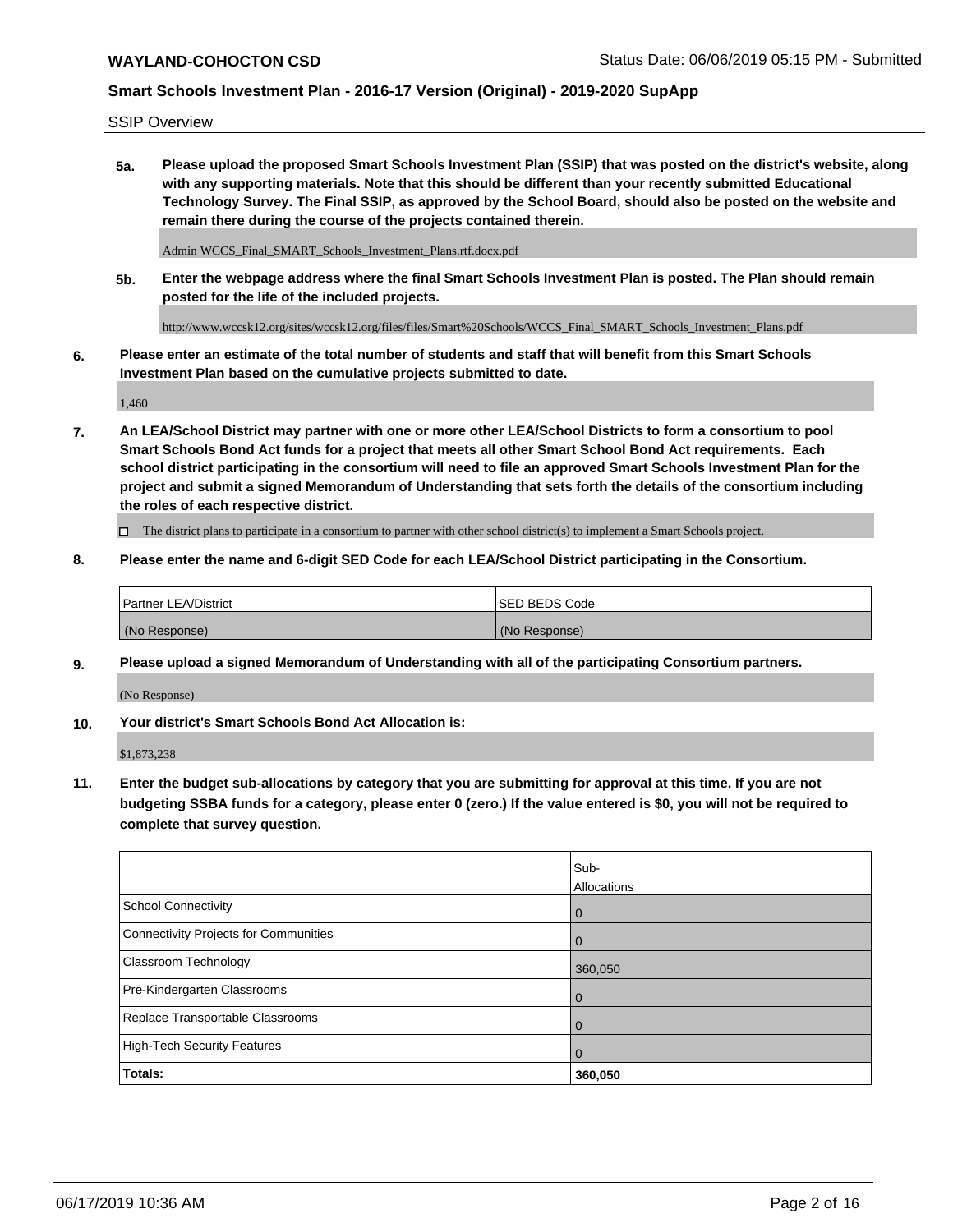School Connectivity

- **1. In order for students and faculty to receive the maximum benefit from the technology made available under the Smart Schools Bond Act, their school buildings must possess sufficient connectivity infrastructure to ensure that devices can be used during the school day. Smart Schools Investment Plans must demonstrate that:**
	- **• sufficient infrastructure that meets the Federal Communications Commission's 100 Mbps per 1,000 students standard currently exists in the buildings where new devices will be deployed, or**
	- **• is a planned use of a portion of Smart Schools Bond Act funds, or**
	- **• is under development through another funding source.**

**Smart Schools Bond Act funds used for technology infrastructure or classroom technology investments must increase the number of school buildings that meet or exceed the minimum speed standard of 100 Mbps per 1,000 students and staff within 12 months. This standard may be met on either a contracted 24/7 firm service or a "burstable" capability. If the standard is met under the burstable criteria, it must be:**

**1. Specifically codified in a service contract with a provider, and**

**2. Guaranteed to be available to all students and devices as needed, particularly during periods of high demand, such as computer-based testing (CBT) periods.**

**Please describe how your district already meets or is planning to meet this standard within 12 months of plan submission.**

(No Response)

**1a. If a district believes that it will be impossible to meet this standard within 12 months, it may apply for a waiver of this requirement, as described on the Smart Schools website. The waiver must be filed and approved by SED prior to submitting this survey.**

 $\Box$  By checking this box, you are certifying that the school district has an approved waiver of this requirement on file with the New York State Education Department.

#### **2. Connectivity Speed Calculator (Required)**

|                         | l Number of<br><b>Students</b> | Multiply by<br>100 Kbps | Divide by 1000 Current Speed<br>to Convert to<br>Required<br>l Speed in Mb | lin Mb           | Expected<br>Speed to be<br>Attained Within   Required<br>12 Months | <b>Expected Date</b><br>When<br>Speed Will be<br>Met |
|-------------------------|--------------------------------|-------------------------|----------------------------------------------------------------------------|------------------|--------------------------------------------------------------------|------------------------------------------------------|
| <b>Calculated Speed</b> | (No<br>Response)               | (No Response)           | (No<br>Response)                                                           | (No<br>Response) | (No<br>Response)                                                   | (No<br>Response)                                     |

**3. Describe how you intend to use Smart Schools Bond Act funds for high-speed broadband and/or wireless connectivity projects in school buildings.**

(No Response)

**4. Describe the linkage between the district's District Instructional Technology Plan and the proposed projects. (There should be a link between your response to this question and your response to Question 1 in Part E. Curriculum and Instruction "What are the district's plans to use digital connectivity and technology to improve teaching and learning?)**

(No Response)

**5. If the district wishes to have students and staff access the Internet from wireless devices within the school building, or in close proximity to it, it must first ensure that it has a robust Wi-Fi network in place that has sufficient bandwidth to meet user demand.**

**Please describe how you have quantified this demand and how you plan to meet this demand.**

(No Response)

**6. As indicated on Page 5 of the guidance, the Office of Facilities Planning will have to conduct a preliminary review**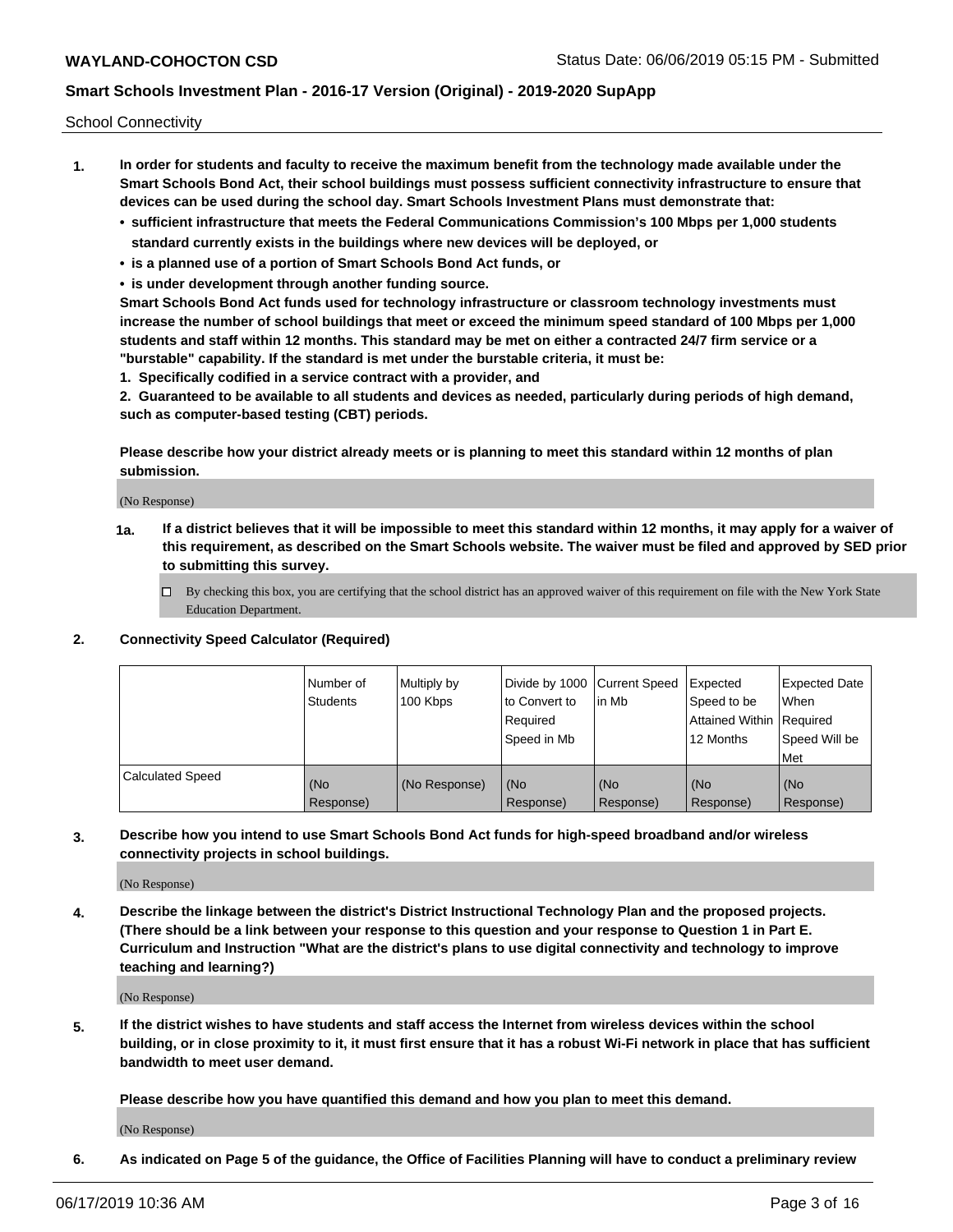School Connectivity

**of all capital projects, including connectivity projects.**

**Please indicate on a separate row each project number given to you by the Office of Facilities Planning.**

| Project Number |  |
|----------------|--|
|                |  |
| (No Response)  |  |
|                |  |

**7. Certain high-tech security and connectivity infrastructure projects may be eligible for an expedited review process as determined by the Office of Facilities Planning.**

**Was your project deemed eligible for streamlined review?**

(No Response)

**8. Include the name and license number of the architect or engineer of record.**

| Name          | License Number |
|---------------|----------------|
| (No Response) | (No Response)  |

**9. If you are submitting an allocation for School Connectivity complete this table. Note that the calculated Total at the bottom of the table must equal the Total allocation for this category that you entered in the SSIP Overview overall budget.** 

|                                            | Sub-          |
|--------------------------------------------|---------------|
|                                            | Allocation    |
| Network/Access Costs                       | (No Response) |
| Outside Plant Costs                        | (No Response) |
| School Internal Connections and Components | (No Response) |
| <b>Professional Services</b>               | (No Response) |
| Testing                                    | (No Response) |
| <b>Other Upfront Costs</b>                 | (No Response) |
| <b>Other Costs</b>                         | (No Response) |
| Totals:                                    | 0             |

**10. Please detail the type, quantity, per unit cost and total cost of the eligible items under each sub-category. This is especially important for any expenditures listed under the "Other" category. All expenditures must be eligible for tax-exempt financing to be reimbursed through the SSBA. Sufficient detail must be provided so that we can verify this is the case. If you have any questions, please contact us directly through smartschools@nysed.gov. NOTE: Wireless Access Points should be included in this category, not under Classroom Educational Technology, except those that will be loaned/purchased for nonpublic schools.**

| Select the allowable expenditure | Item to be purchased | Quantity      | <b>Cost per Item</b> | <b>Total Cost</b> |
|----------------------------------|----------------------|---------------|----------------------|-------------------|
| type.                            |                      |               |                      |                   |
| Repeat to add another item under |                      |               |                      |                   |
| each type.                       |                      |               |                      |                   |
| (No Response)                    | (No Response)        | (No Response) | (No Response)        | (No Response)     |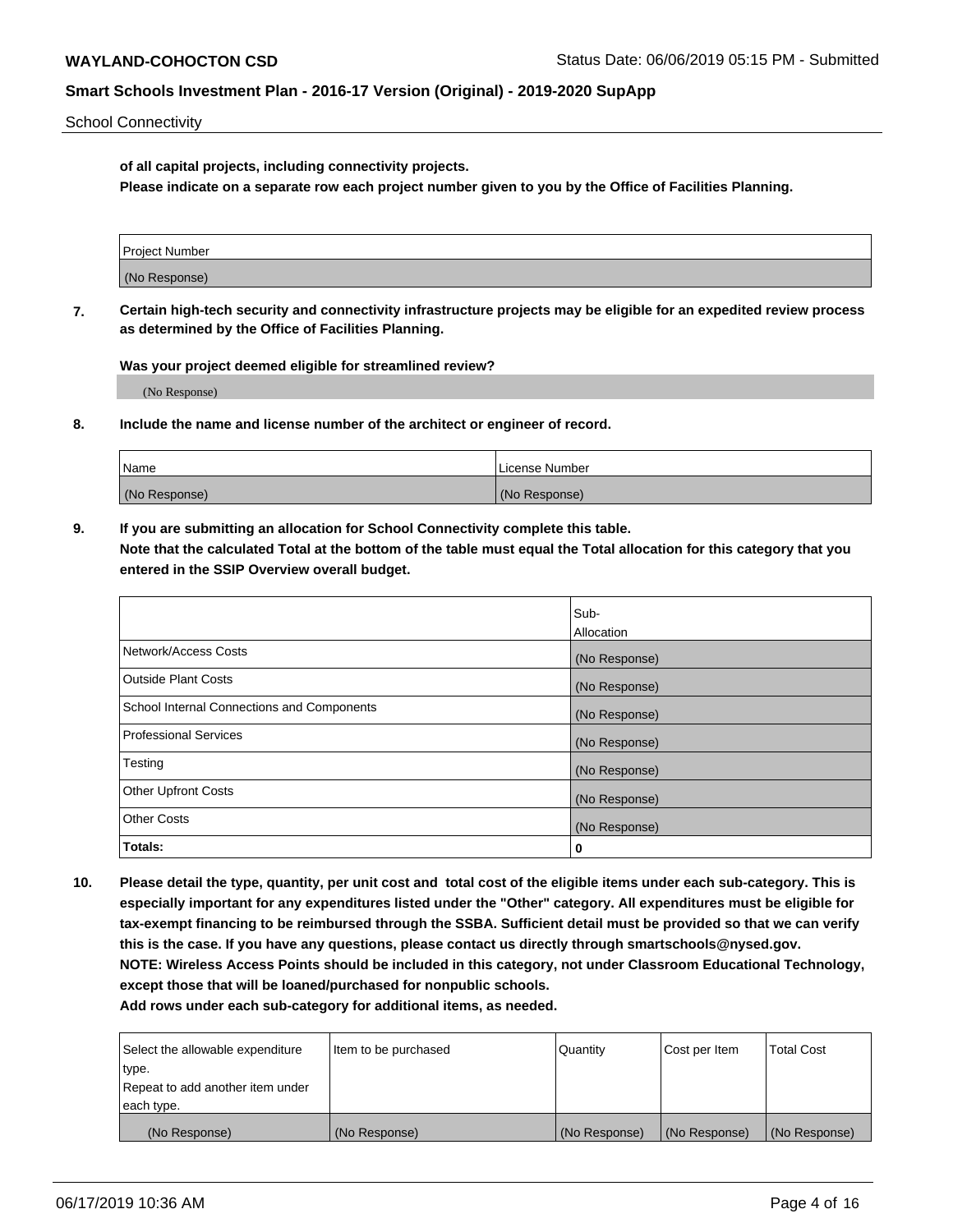Community Connectivity (Broadband and Wireless)

**1. Describe how you intend to use Smart Schools Bond Act funds for high-speed broadband and/or wireless connectivity projects in the community.**

(No Response)

**2. Please describe how the proposed project(s) will promote student achievement and increase student and/or staff access to the Internet in a manner that enhances student learning and/or instruction outside of the school day and/or school building.**

(No Response)

**3. Community connectivity projects must comply with all the necessary local building codes and regulations (building and related permits are not required prior to plan submission).**

 $\Box$  I certify that we will comply with all the necessary local building codes and regulations.

**4. Please describe the physical location of the proposed investment.**

(No Response)

**5. Please provide the initial list of partners participating in the Community Connectivity Broadband Project, along with their Federal Tax Identification (Employer Identification) number.**

| <b>Project Partners</b> | l Federal ID # |
|-------------------------|----------------|
| (No Response)           | (No Response)  |

**6. If you are submitting an allocation for Community Connectivity, complete this table.**

**Note that the calculated Total at the bottom of the table must equal the Total allocation for this category that you entered in the SSIP Overview overall budget.**

|                                    | Sub-Allocation |
|------------------------------------|----------------|
| Network/Access Costs               | (No Response)  |
| <b>Outside Plant Costs</b>         | (No Response)  |
| <b>Tower Costs</b>                 | (No Response)  |
| <b>Customer Premises Equipment</b> | (No Response)  |
| <b>Professional Services</b>       | (No Response)  |
| Testing                            | (No Response)  |
| <b>Other Upfront Costs</b>         | (No Response)  |
| <b>Other Costs</b>                 | (No Response)  |
| Totals:                            | 0              |

**7. Please detail the type, quantity, per unit cost and total cost of the eligible items under each sub-category. This is especially important for any expenditures listed under the "Other" category. All expenditures must be capital-bond eligible to be reimbursed through the SSBA. If you have any questions, please contact us directly through smartschools@nysed.gov.**

| Select the allowable expenditure | Item to be purchased | Quantity      | Cost per Item | <b>Total Cost</b> |
|----------------------------------|----------------------|---------------|---------------|-------------------|
| type.                            |                      |               |               |                   |
| Repeat to add another item under |                      |               |               |                   |
| each type.                       |                      |               |               |                   |
| (No Response)                    | (No Response)        | (No Response) | (No Response) | (No Response)     |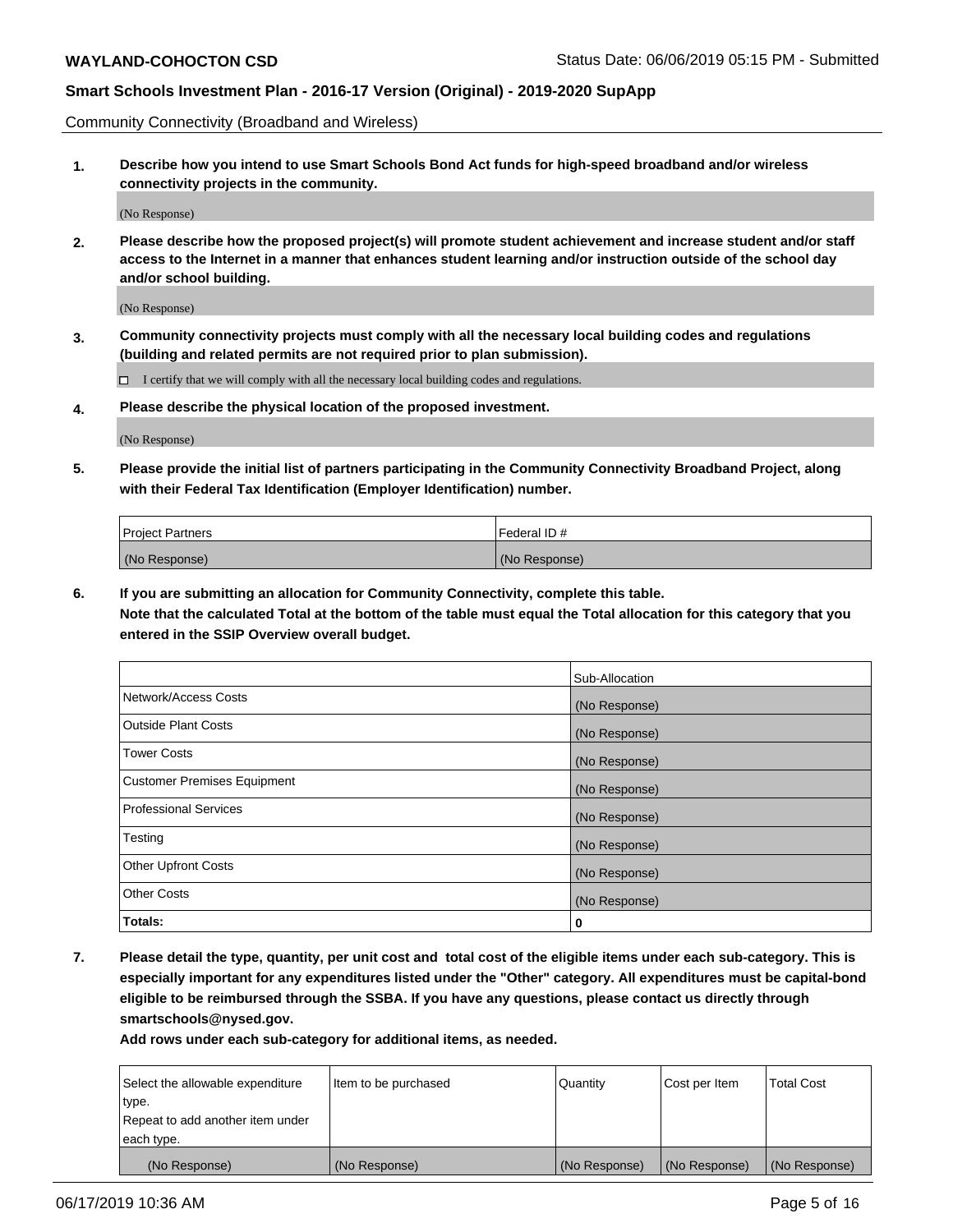#### Classroom Learning Technology

**1. In order for students and faculty to receive the maximum benefit from the technology made available under the Smart Schools Bond Act, their school buildings must possess sufficient connectivity infrastructure to ensure that devices can be used during the school day. Smart Schools Investment Plans must demonstrate that sufficient infrastructure that meets the Federal Communications Commission's 100 Mbps per 1,000 students standard currently exists in the buildings where new devices will be deployed, or is a planned use of a portion of Smart Schools Bond Act funds, or is under development through another funding source. Smart Schools Bond Act funds used for technology infrastructure or classroom technology investments must increase the number of school buildings that meet or exceed the minimum speed standard of 100 Mbps per 1,000 students and staff within 12 months. This standard may be met on either a contracted 24/7 firm service or a "burstable" capability. If the standard is met under the burstable criteria, it must be:**

**1. Specifically codified in a service contract with a provider, and**

**2. Guaranteed to be available to all students and devices as needed, particularly during periods of high demand, such as computer-based testing (CBT) periods.**

**Please describe how your district already meets or is planning to meet this standard within 12 months of plan submission.**

The Wayland-Cohocton Central School District currently meets the minimum requirement, as verified by our regional BOCES office (EduTech, Wayne Fingerlakes BOCES) and by IT staff monitoring. According to the data they provided, we have 600 Mbps per 1,000 students and 315 staff.

- **1a. If a district believes that it will be impossible to meet this standard within 12 months, it may apply for a waiver of this requirement, as described on the Smart Schools website. The waiver must be filed and approved by SED prior to submitting this survey.**
	- By checking this box, you are certifying that the school district has an approved waiver of this requirement on file with the New York State Education Department.

#### **2. Connectivity Speed Calculator (Required)**

|                         | Number of<br><b>Students</b> | Multiply by<br>100 Kbps | Divide by 1000 Current Speed<br>to Convert to<br>Required<br>Speed in Mb | lin Mb | Expected<br>Speed to be<br>Attained Within Required<br>12 Months | <b>Expected Date</b><br>When<br>Speed Will be<br>Met |
|-------------------------|------------------------------|-------------------------|--------------------------------------------------------------------------|--------|------------------------------------------------------------------|------------------------------------------------------|
| <b>Calculated Speed</b> | 1.320                        | 132.000                 | 132.                                                                     | 600    | 600                                                              | l met                                                |

**3. If the district wishes to have students and staff access the Internet from wireless devices within the school building, or in close proximity to it, it must first ensure that it has a robust Wi-Fi network in place that has sufficient bandwidth to meet user demand.**

**Please describe how you have quantified this demand and how you plan to meet this demand.**

The IT staff currently monitors the bandwidth usage by taking random snapshots of it during the day. Currently, we average less than half of our bandwidth allotment.

**4. All New York State public school districts are required to complete and submit an Instructional Technology Plan survey to the New York State Education Department in compliance with Section 753 of the Education Law and per Part 100.12 of the Commissioner's Regulations.**

**Districts that include educational technology purchases as part of their Smart Schools Investment Plan must have a submitted and approved Instructional Technology Plan survey on file with the New York State Education Department.**

By checking this box, you are certifying that the school district has an approved Instructional Technology Plan survey on file with the New York State Education Department.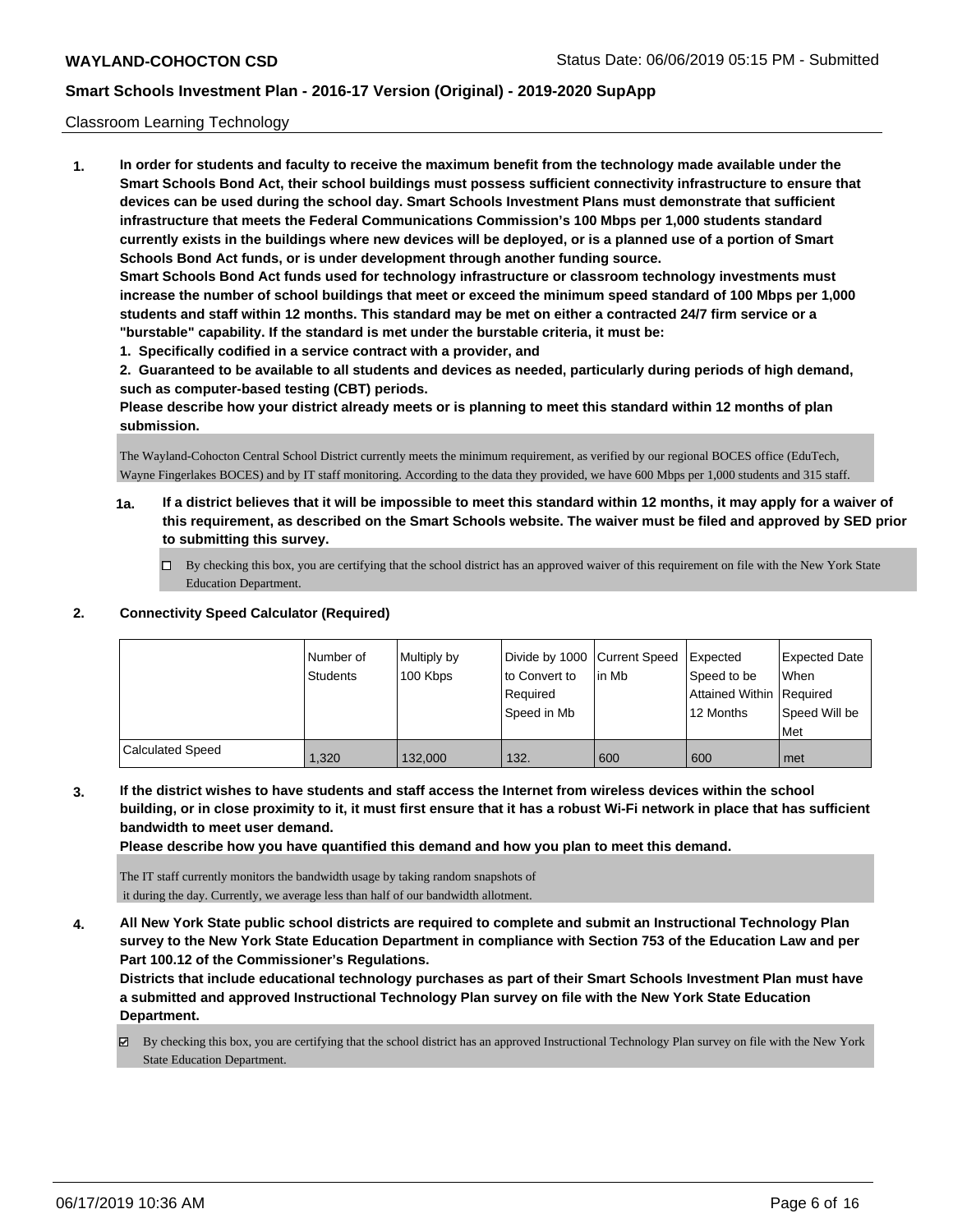Classroom Learning Technology

**5. Describe the devices you intend to purchase and their compatibility with existing or planned platforms or systems. Specifically address the adequacy of each facility's electrical, HVAC and other infrastructure necessary to install and support the operation of the planned technology.**

Electrical power in each classroom is sufficient to run requested classroom technology equipment. There are sufficient outlets, and devices will not be plugged into extension cords. Chromebooks will be replaced to continue to maintain our 1:1 digital learning program for our middle and high schools, and adequately prepare the district for NYS Computer-Based Testing to be taken online. For grades 7-12, students are taking their Chromebooks home and for grades 5-6, there are Chromebooks on Chromebook carts placed in each classroom. For the elementary grade levels, there are Chromebook carts available for their use.

Expenditures for Classroom Technology are designed to meet the divergent

instructional technology needs to enhance teaching and learning of students and staff

across all grade levels and content areas. Wayland-Cohocton CSD is a Google

Suite for Education (GSuite) district and students and staff have been using GSuite for

the past 3 years. The District has now included STEAM/STEM as part of the students' curriculum.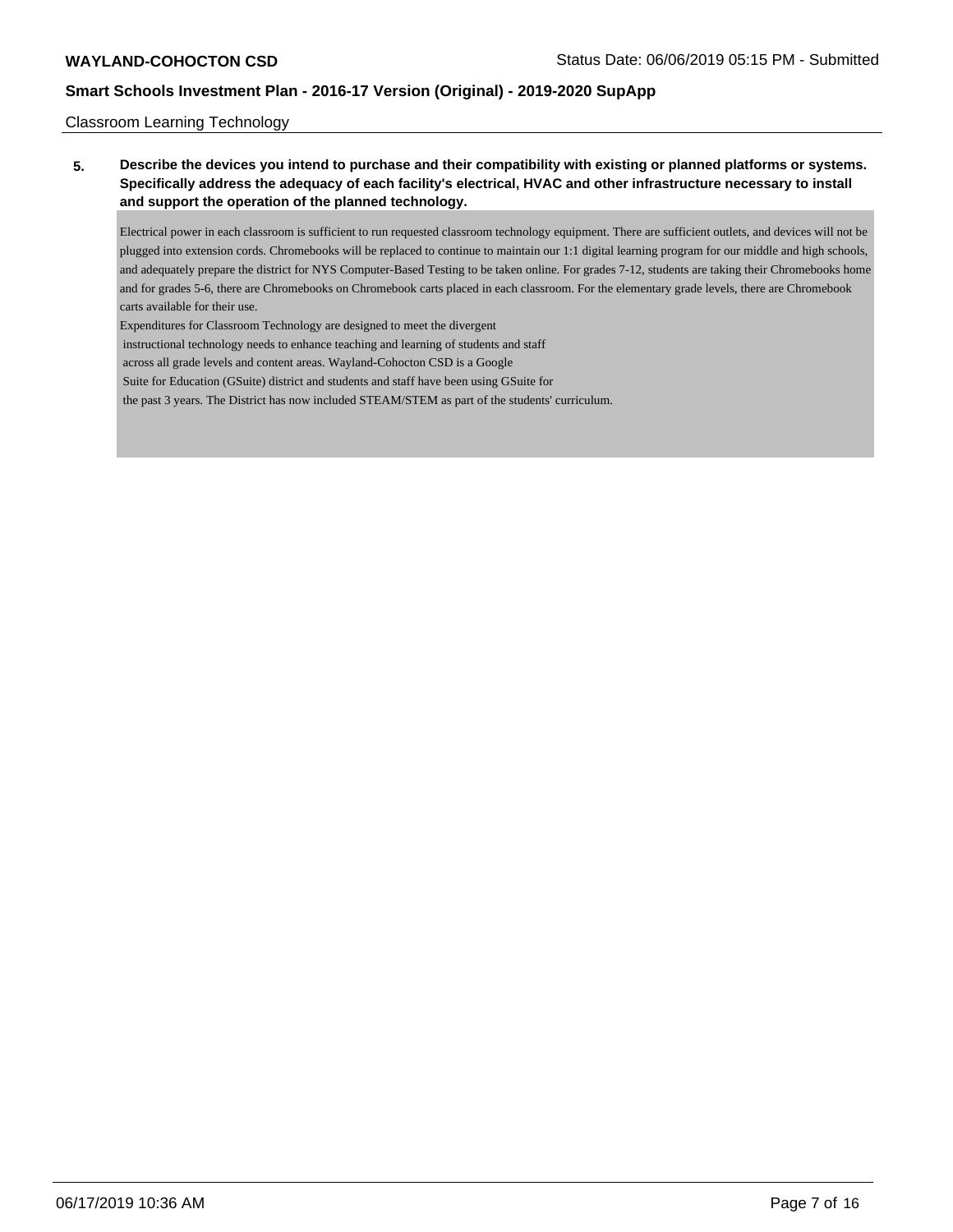#### Classroom Learning Technology

- **6. Describe how the proposed technology purchases will:**
	- **> enhance differentiated instruction;**
	- **> expand student learning inside and outside the classroom;**
	- **> benefit students with disabilities and English language learners; and**
	- **> contribute to the reduction of other learning gaps that have been identified within the district.**

**The expectation is that districts will place a priority on addressing the needs of students who struggle to succeed in a rigorous curriculum. Responses in this section should specifically address this concern and align with the district's Instructional Technology Plan (in particular Question 2 of E. Curriculum and Instruction: "Does the district's instructional technology plan address the needs of students with disabilities to ensure equitable access to instruction, materials and assessments?" and Question 3 of the same section: "Does the district's instructional technology plan address the provision of assistive technology specifically for students with disabilities to ensure access to and participation in the general curriculum?"**

GSuite (Google Suite for Education) by its very nature helps with differentiating instruction. Teachers have worked tirelessly on developing lessons that use the collaborative and assistive features of GSuite to ensure all students are learning appropriately to their level. Formative and summative assessment data is used continuously to ensure gaps in student learning are addressed. Purchases with the Supplemental Submission of the SMART Bond Act will ensure continued technology to students, allowing greater collaboration.

GSuite similarly makes learning inside and outside the classroom more engaging. Teachers have learned advanced uses of web-based applications and taught each other in many occasions and venues: Google Classroom, Goobric, Doctapus, Khan Academy, Code.org, collaborative projects with GSuite , STEAM and others. Students, staff,

and parents report positive learning enhancements with the 1:1 based on regular surveys.

Regardless of the program or setting, students with disabilities have access to and participate in the general education curriculum. Each child with a disability has an Individualized Education Program (IEP) that identifies annual goals (e.g., academic, social/emotional/behavioral, and/or physical) designed to improve skills. Special Education teachers accommodate and/or modify, as appropriate, the content, methodology, or delivery of instruction through Specially Designed Instruction (SDI). SDI is purposefully planned and organized in order to specifically address the student's needs that are outlined in the IEP goals.

In addition, the recommendation for Assistive Technology is recommended at CSE meetings. Then as part of this universal design approach, the Special Education staff support students with disabilities and makes use of a variety of assistive technology tools that are developed for use with Google Chrome and G-Suite, as well as other vendors (e.g., Don Johnston, Crick Software, Tobii Dynavox) and apps. These include speech to text and text to speech applications, the ability to enlarge print, word prediction support, access to word processing, sound amplification, brailling, speech/communication generating support, and web pages that meet ADA standards. These tools provide our students with the ability to fully participate in classroom learning activities alongside their general education peers. For example, a student that has a learning disability in reading is able to read and comprehend grade level text with the use of a text to speech application. Similarly, a student that has an auditory processing deficit and struggles to attend with background noise is able to participate in a general education classroom with the assistance of sound amplification. Having a Chromebook for every student provides access to the aforementioned assistive technology tools.

We have found the use of Chromebooks to be indispensable with our ELL population. For example, communication with teachers in order to clarify directions, respond to assignments on Google classroom, as well as to review lectures and classroom assignments. Also extremely valuable has been the school's subscription to visual aids to new concepts through BrainPop and Flipgrid.com. Repetitive practice programs such as IXL.com has also helped our ELL population. The SMARTboard has allowed our ELLs with spatial skill challenges to physically manipulate more difficult science and math concepts to understand how such concepts work together (i.e. grouping, organization, graphs, hereditary traits, food web) and Adobe Spark has also enabled great success with student-created visuals to accompany new concepts in science.

## **7. Where appropriate, describe how the proposed technology purchases will enhance ongoing communication with parents and other stakeholders and help the district facilitate technology-based regional partnerships, including distance learning and other efforts.**

GSuite improves communication and collaboration between faculty, parents, and students. Faculty will be able to access their own device anywhere which will allow better home-school communication. Devices we provide can help parents access our student management system to view assignments and grades. Students regularly collaborate with each other and with teachers through the use of GSuite documents, presentations and sheets in real time from anyplace, anywhere, anytime. This includes students that are absent~ they could also use Google Hangouts to participate in classroom instruction. We will be including information in the Parent Handbook on GSuite and Chromebooks to improve communication. This information will be shared during Open House annually.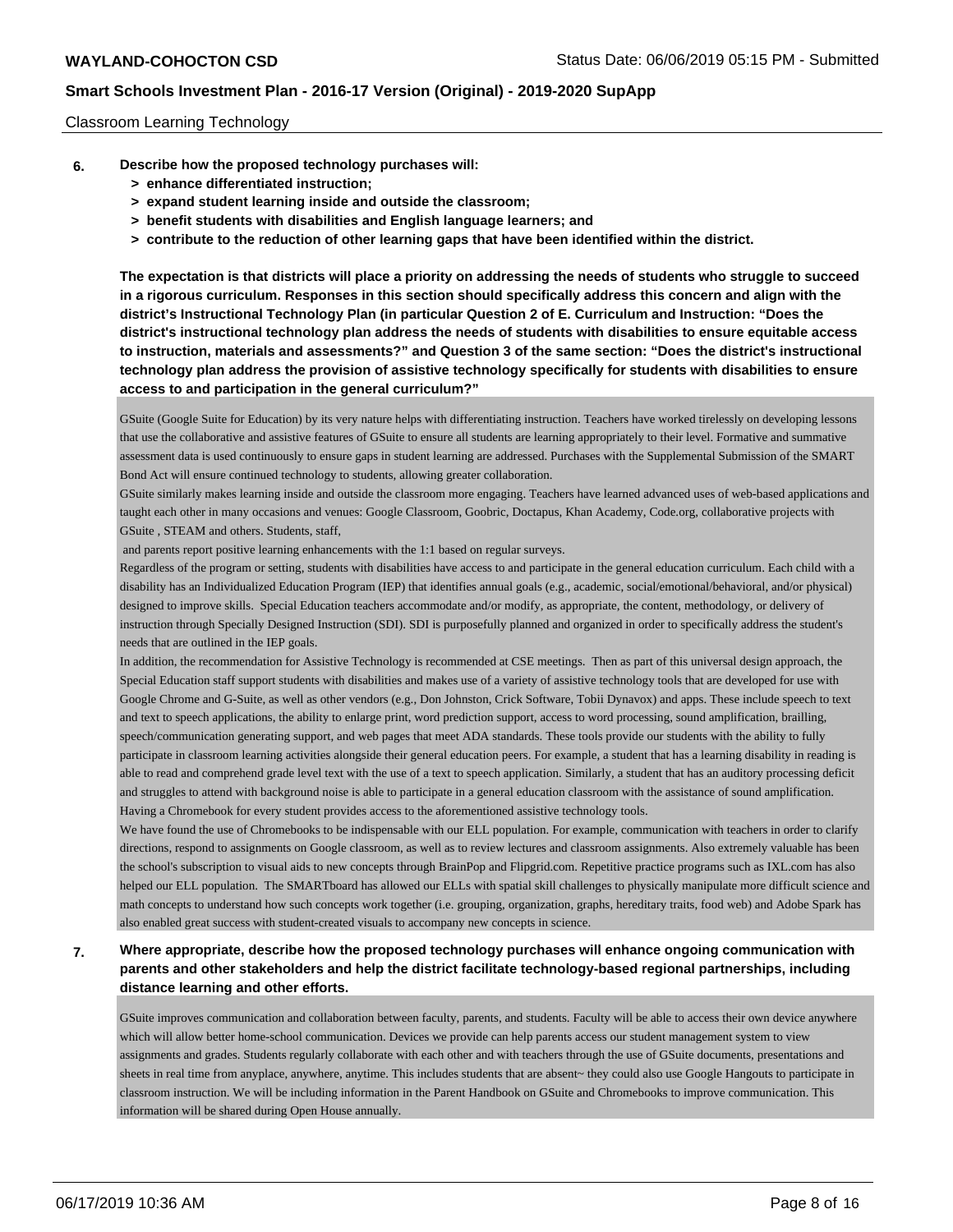#### Classroom Learning Technology

**8. Describe the district's plan to provide professional development to ensure that administrators, teachers and staff can employ the technology purchased to enhance instruction successfully.**

**Note: This response should be aligned and expanded upon in accordance with your district's response to Question 1 of F. Professional Development of your Instructional Technology Plan: "Please provide a summary of professional development offered to teachers and staff, for the time period covered by this plan, to support technology to enhance teaching and learning. Please include topics, audience and method of delivery within your summary."**

The Wayland-Cohocton Central School District (WCCS) aligns our District Professional Development Plan (PDP) and our Smart Schools Investment Plan (SSIP) in order to support teacher professional growth and appeal to their professional interests while also improving student achievement through increasing instructional capacity.

WCCS provides quality opportunities for all district professionals to participate in professional development. Objective two of our PDP promotes the development of a learning environment that facilitates the effective use of technology. All action steps and indicators of success are an outgrowth of this objective in order to expand their understanding and use of technology in their curriculum area. Our technology professional development revolves around instructional practice and modifying what we teach with effective instructional technology that moves our teachers further up the SAMR scale. We use the scale as a lens for technology integration and a way to engage students in more active learning, similar to what they encounter in working situations today and in their futures.

- Google Boot Camp Level 1 Certification Training was offered. Teachers from each building are google educator certificated and then turnkey trained for their building/district (2-3 people per/building).
- A professional development collaborative project between three area school districts (Wayland, Dansville, Bath) offered the following:
- GSuite intro: Drive, Overview of Google Docs., Sheets, and Slides (including appropriate sharing and collaborating, appropriate file editing) and guided work time.
- Summer Institutes: An instructional focus on how to apply technology to lessons. Mustiple sessions were offered where teachers could choose such as:
- Assessments/grading Floobaroo and Forms
- Math Desmos, G(math)
- Apps and Extensions
- Student work/assignments Google Classroom
- Google Sites
- PLC Google Hangout
- Writing Goobric
- Research and bibliography ease Easybib
- Teacher and Student trainings
- How to care for your Chromebook
- GSuite Intro
- Digital Citizenship
- Parents/Family overview/introduction, including the District's Acceptable Use Policy.
- Throughout the school year(s) we have and will continue to offer CAFE style faculty meetings devoted to technology as well as an online Google Classroom for anytime/anywhere access with a focus on:
- Assisting our Primary School with developmentally appropriate technology that enhances, not detracts from, the unique learning needs of our youngest student.
- Continue strealining software to proote district-wide efficiency with instructional technology support (Google Drive, Moby Max, AR, eDoctrina Assessment development and data analysis).
- Ensure equitable access to curriculum, assessment, and instruction with technology and assistive technology for students with disabilities and English language learners (Snap&Read, Co:writer, Google Read and Write).
- **9. Districts must contact the SUNY/CUNY teacher preparation program that supplies the largest number of the district's new teachers to request advice on innovative uses and best practices at the intersection of pedagogy and educational technology.**
	- By checking this box, you certify that you have contacted the SUNY/CUNY teacher preparation program that supplies the largest number of your new teachers to request advice on these issues.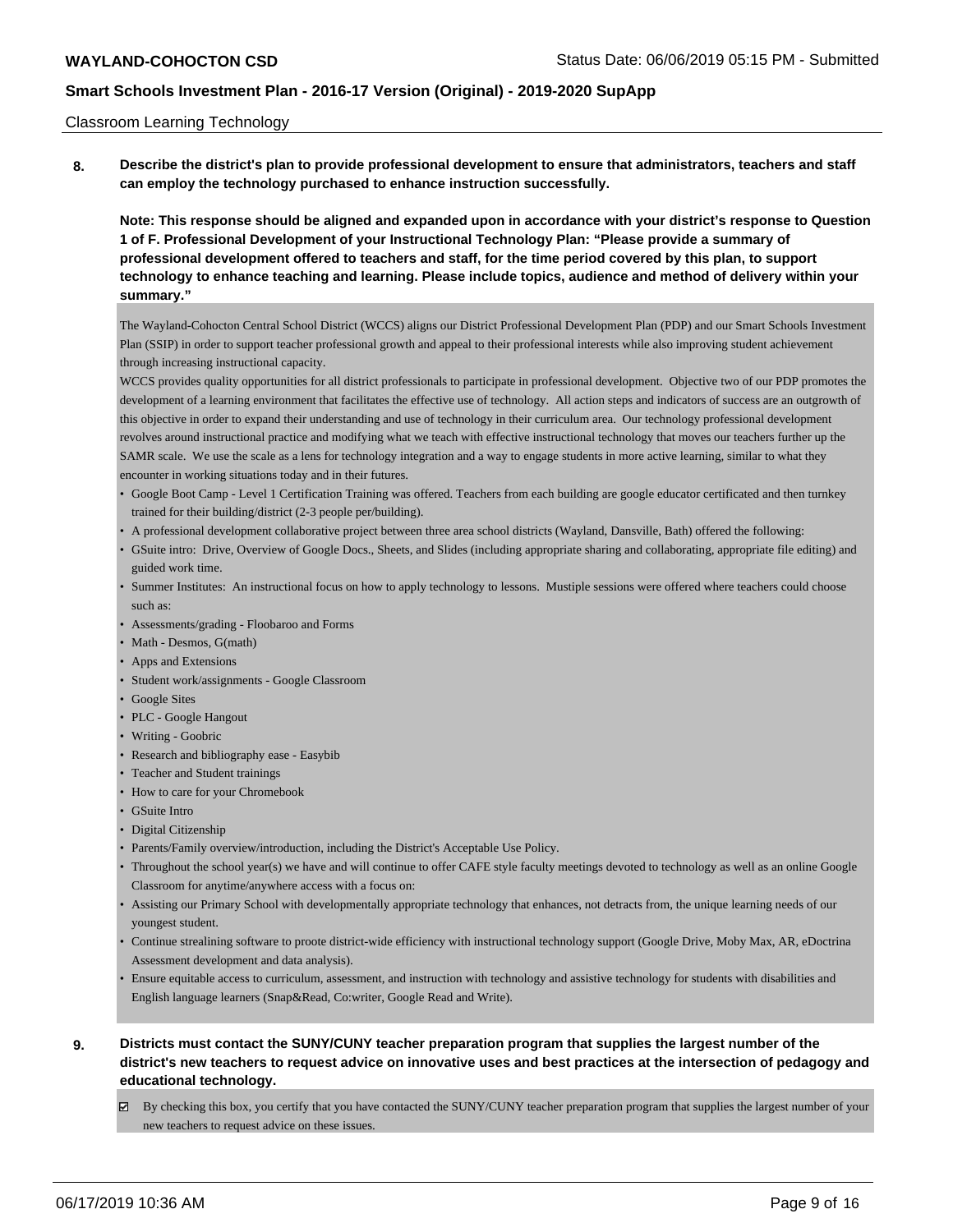Classroom Learning Technology

**9a. Please enter the name of the SUNY or CUNY Institution that you contacted.**

SUNY Geneseo

**9b. Enter the primary Institution phone number.**

585-245-5000

**9c. Enter the name of the contact person with whom you consulted and/or will be collaborating with on innovative uses of technology and best practices.**

Dr. Anjoo Sikka

**10. A district whose Smart Schools Investment Plan proposes the purchase of technology devices and other hardware must account for nonpublic schools in the district.**

**Are there nonpublic schools within your school district?**

Yes

- $\boxtimes$  No
- **11. Nonpublic Classroom Technology Loan Calculator**

**The Smart Schools Bond Act provides that any Classroom Learning Technology purchases made using Smart Schools funds shall be lent, upon request, to nonpublic schools in the district. However, no school district shall be required to loan technology in amounts greater than the total obtained and spent on technology pursuant to the Smart Schools Bond Act and the value of such loan may not exceed the total of \$250 multiplied by the nonpublic school enrollment in the base year at the time of enactment.**

**See:**

**http://www.p12.nysed.gov/mgtserv/smart\_schools/docs/Smart\_Schools\_Bond\_Act\_Guidance\_04.27.15\_Final.pdf.**

|                                       | 1. Classroom<br>Technology<br>Sub-allocation | l 2. Public<br>l Enrollment<br>$(2014 - 15)$ | l 3. Nonpublic<br>Enrollment<br>(2014-15) | 4. Sum of<br>Public and<br>l Nonpublic<br>Enrollment                                          | 15. Total Per<br>Pupil Sub-<br>allocation | l 6. Total<br>  Nonpublic Loan  <br>Amount |
|---------------------------------------|----------------------------------------------|----------------------------------------------|-------------------------------------------|-----------------------------------------------------------------------------------------------|-------------------------------------------|--------------------------------------------|
| Calculated Nonpublic Loan<br>l Amount |                                              |                                              |                                           | (No Response)   (No Response)   (No Response)   (No Response)   (No Response)   (No Response) |                                           |                                            |

**12. To ensure the sustainability of technology purchases made with Smart Schools funds, districts must demonstrate a long-term plan to maintain and replace technology purchases supported by Smart Schools Bond Act funds. This sustainability plan shall demonstrate a district's capacity to support recurring costs of use that are ineligible for Smart Schools Bond Act funding such as device maintenance, technical support, Internet and wireless fees, maintenance of hotspots, staff professional development, building maintenance and the replacement of incidental items. Further, such a sustainability plan shall include a long-term plan for the replacement of purchased devices and equipment at the end of their useful life with other funding sources.**

By checking this box, you certify that the district has a sustainability plan as described above.

**13. Districts must ensure that devices purchased with Smart Schools Bond funds will be distributed, prepared for use, maintained and supported appropriately. Districts must maintain detailed device inventories in accordance with generally accepted accounting principles.**

By checking this box, you certify that the district has a distribution and inventory management plan and system in place.

**14. If you are submitting an allocation for Classroom Learning Technology complete this table.**

**Note that the calculated Total at the bottom of the table must equal the Total allocation for this category that you entered in the SSIP Overview overall budget.**

|                         | Sub-Allocation |
|-------------------------|----------------|
| Interactive Whiteboards |                |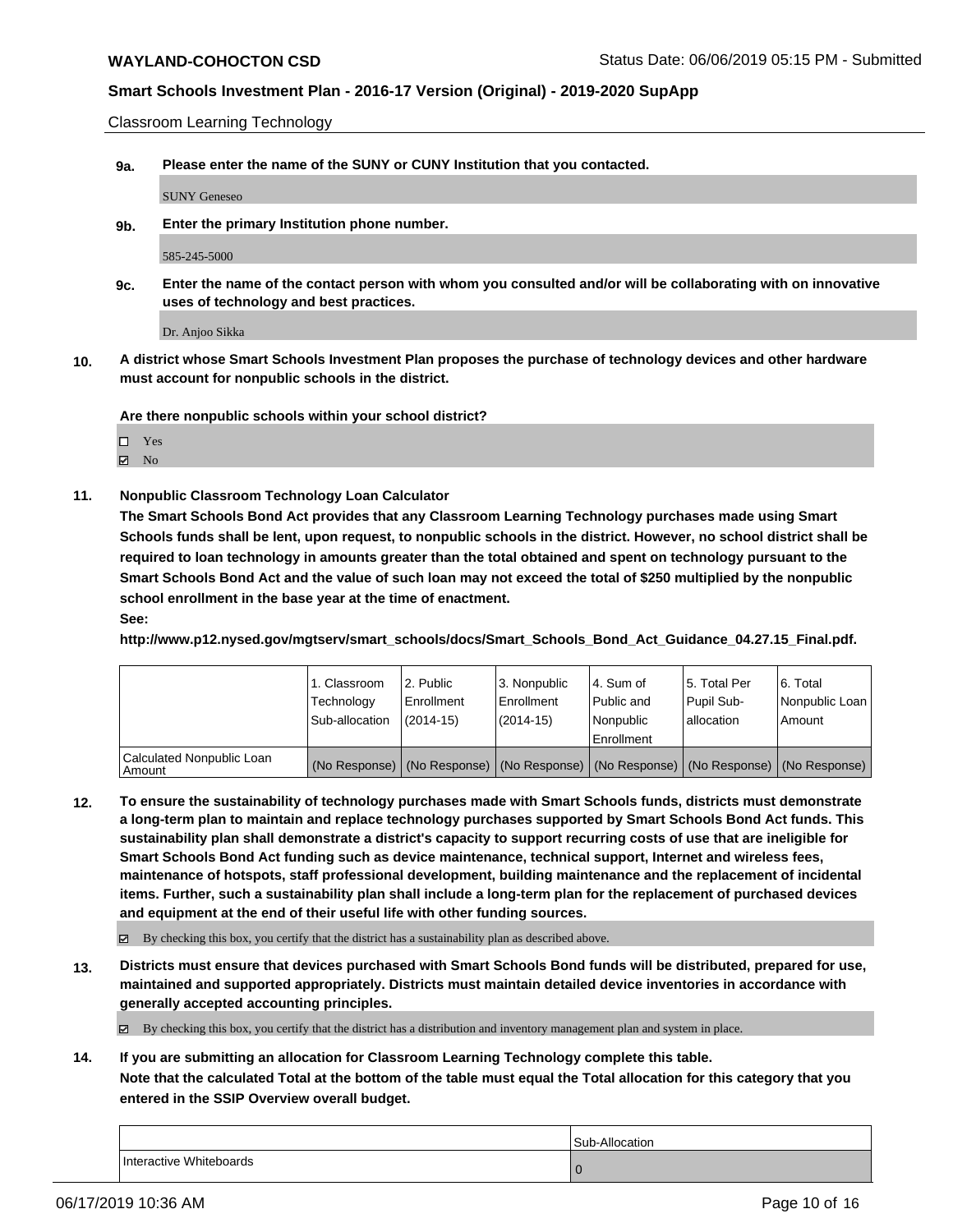Classroom Learning Technology

|                    | Sub-Allocation |
|--------------------|----------------|
| Computer Servers   | <b>0</b>       |
| Desktop Computers  | l 0            |
| Laptop Computers   | 230,850        |
| Tablet Computers   | l O            |
| <b>Other Costs</b> | 129,200        |
| Totals:            | 360,050        |

**15. Please detail the type, quantity, per unit cost and total cost of the eligible items under each sub-category. This is especially important for any expenditures listed under the "Other" category. All expenditures must be capital-bond eligible to be reimbursed through the SSBA. If you have any questions, please contact us directly through smartschools@nysed.gov.**

**Please specify in the "Item to be Purchased" field which specific expenditures and items are planned to meet the district's nonpublic loan requirement, if applicable.**

**NOTE: Wireless Access Points that will be loaned/purchased for nonpublic schools should ONLY be included in this category, not under School Connectivity, where public school districts would list them. Add rows under each sub-category for additional items, as needed.**

| Select the allowable expenditure          | Item to be Purchased                  | Quantity | Cost per Item | <b>Total Cost</b> |
|-------------------------------------------|---------------------------------------|----------|---------------|-------------------|
| type.<br>Repeat to add another item under |                                       |          |               |                   |
| each type.                                |                                       |          |               |                   |
|                                           |                                       |          |               |                   |
| <b>Laptop Computers</b>                   | Chromebook                            | 950      | 243           | 230.850           |
| <b>Other Costs</b>                        | <b>Chromebook Extended Warranties</b> | 950      | 79            | 75.050            |
| <b>Other Costs</b>                        | Google Chrome Management Console      | 950      | 25            | 23,750            |
| <b>Other Costs</b>                        | GoGuardian Teacher Admin              | 950      | 16            | 15,200            |
| <b>Other Costs</b>                        | GoGuardian Admin                      | 950      | 16            | 15,200            |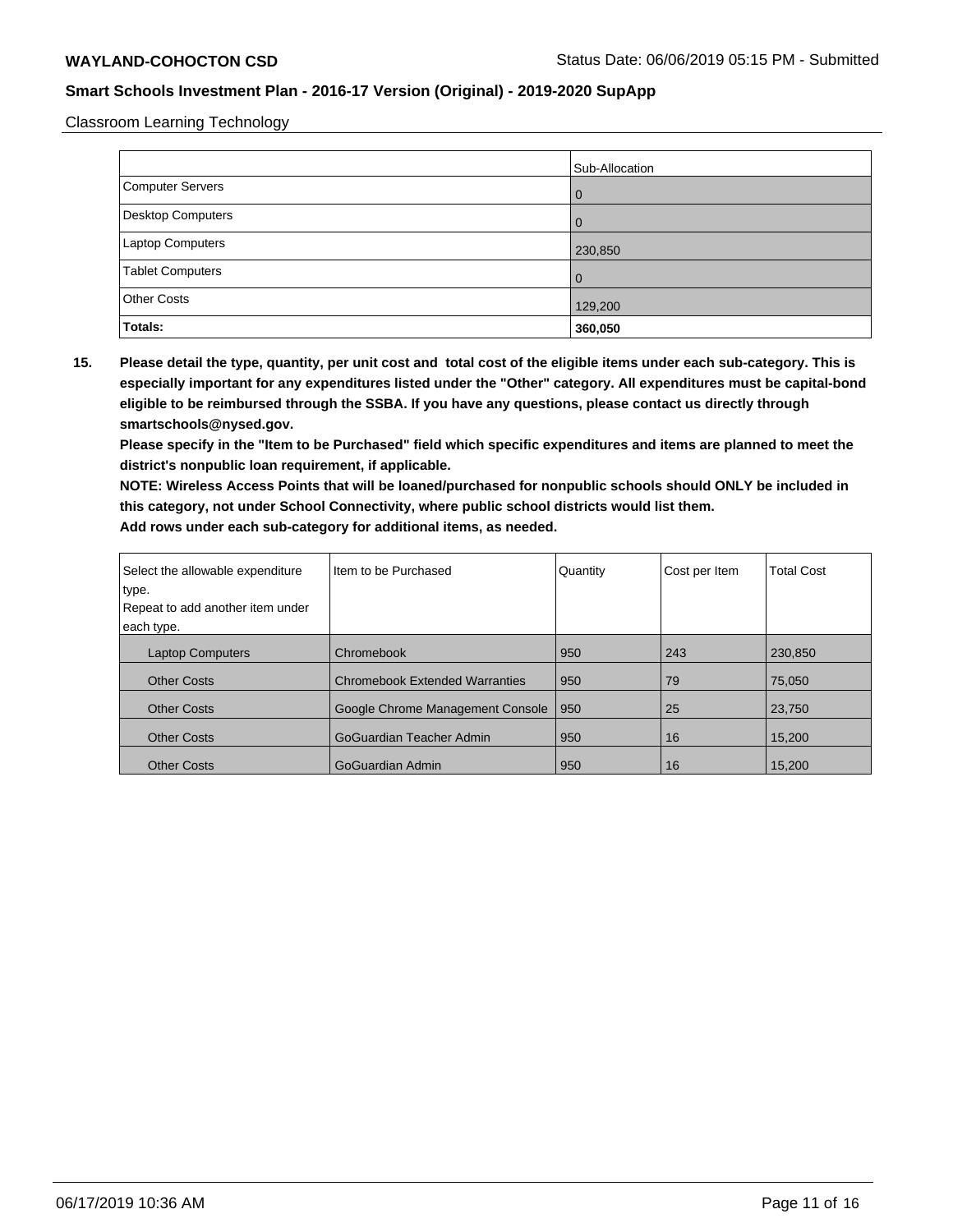#### Pre-Kindergarten Classrooms

**1. Provide information regarding how and where the district is currently serving pre-kindergarten students and justify the need for additional space with enrollment projections over 3 years.**

(No Response)

- **2. Describe the district's plan to construct, enhance or modernize education facilities to accommodate prekindergarten programs. Such plans must include:**
	- **Specific descriptions of what the district intends to do to each space;**
	- **An affirmation that pre-kindergarten classrooms will contain a minimum of 900 square feet per classroom;**
	- **The number of classrooms involved;**
	- **The approximate construction costs per classroom; and**
	- **Confirmation that the space is district-owned or has a long-term lease that exceeds the probable useful life of the improvements.**

(No Response)

**3. Smart Schools Bond Act funds may only be used for capital construction costs. Describe the type and amount of additional funds that will be required to support ineligible ongoing costs (e.g. instruction, supplies) associated with any additional pre-kindergarten classrooms that the district plans to add.**

(No Response)

**4. All plans and specifications for the erection, repair, enlargement or remodeling of school buildings in any public school district in the State must be reviewed and approved by the Commissioner. Districts that plan capital projects using their Smart Schools Bond Act funds will undergo a Preliminary Review Process by the Office of Facilities Planning.**

**Please indicate on a separate row each project number given to you by the Office of Facilities Planning.**

| Project Number |  |
|----------------|--|
| (No Response)  |  |
|                |  |

**5. If you have made an allocation for Pre-Kindergarten Classrooms, complete this table.**

**Note that the calculated Total at the bottom of the table must equal the Total allocation for this category that you entered in the SSIP Overview overall budget.**

|                                          | Sub-Allocation |
|------------------------------------------|----------------|
| Construct Pre-K Classrooms               | (No Response)  |
| Enhance/Modernize Educational Facilities | (No Response)  |
| <b>Other Costs</b>                       | (No Response)  |
| Totals:                                  | 0              |

**6. Please detail the type, quantity, per unit cost and total cost of the eligible items under each sub-category. This is especially important for any expenditures listed under the "Other" category. All expenditures must be capital-bond eligible to be reimbursed through the SSBA. If you have any questions, please contact us directly through smartschools@nysed.gov.**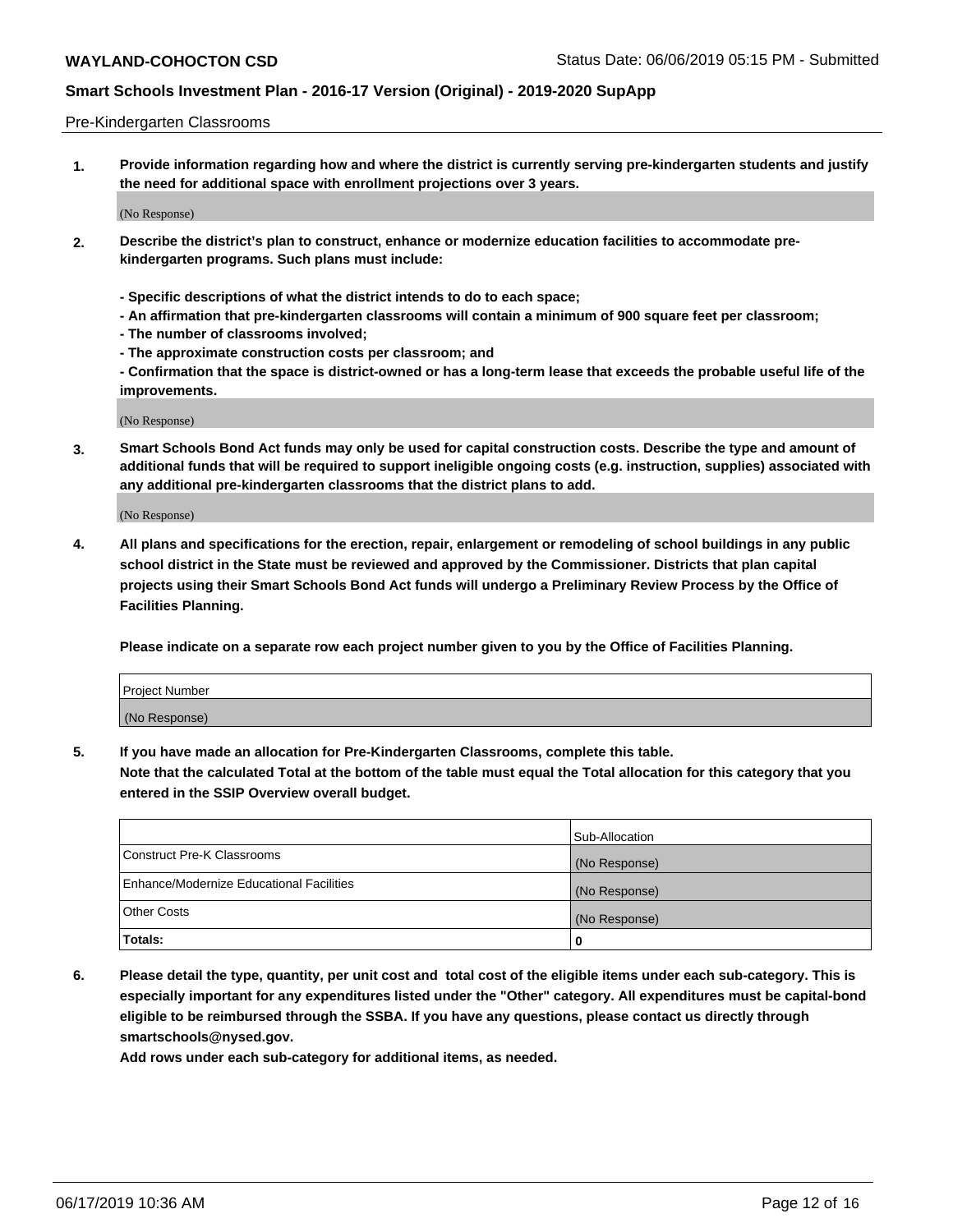Pre-Kindergarten Classrooms

| Select the allowable expenditure | Item to be purchased | Quantity      | Cost per Item | <b>Total Cost</b> |
|----------------------------------|----------------------|---------------|---------------|-------------------|
| type.                            |                      |               |               |                   |
| Repeat to add another item under |                      |               |               |                   |
| each type.                       |                      |               |               |                   |
| (No Response)                    | (No Response)        | (No Response) | (No Response) | (No Response)     |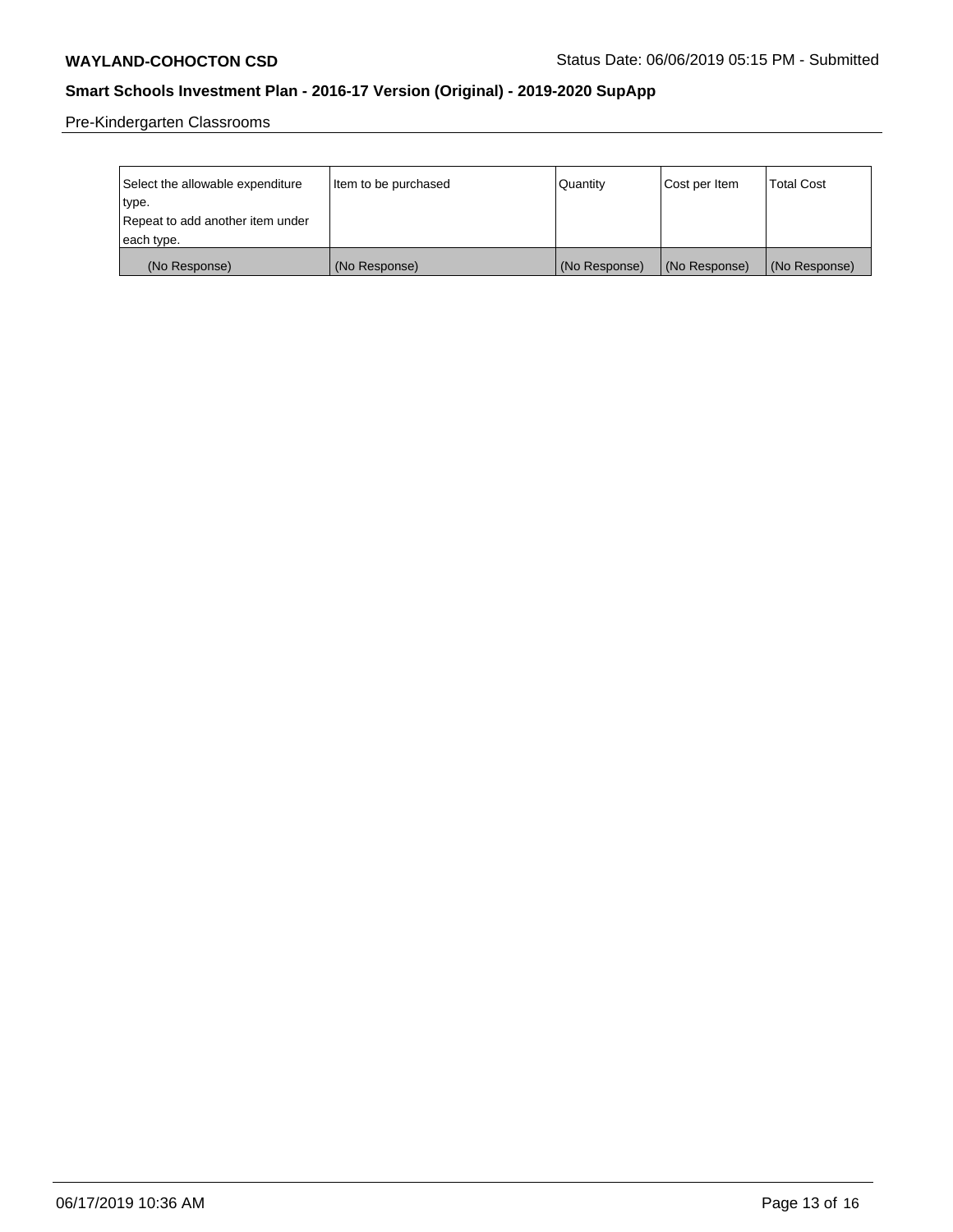Replace Transportable Classrooms

**1. Describe the district's plan to construct, enhance or modernize education facilities to provide high-quality instructional space by replacing transportable classrooms.**

(No Response)

**2. All plans and specifications for the erection, repair, enlargement or remodeling of school buildings in any public school district in the State must be reviewed and approved by the Commissioner. Districts that plan capital projects using their Smart Schools Bond Act funds will undergo a Preliminary Review Process by the Office of Facilities Planning.**

**Please indicate on a separate row each project number given to you by the Office of Facilities Planning.**

| Project Number |  |
|----------------|--|
|                |  |
| (No Response)  |  |

**3. For large projects that seek to blend Smart Schools Bond Act dollars with other funds, please note that Smart Schools Bond Act funds can be allocated on a pro rata basis depending on the number of new classrooms built that directly replace transportable classroom units.**

**If a district seeks to blend Smart Schools Bond Act dollars with other funds describe below what other funds are being used and what portion of the money will be Smart Schools Bond Act funds.**

(No Response)

**4. If you have made an allocation for Replace Transportable Classrooms, complete this table. Note that the calculated Total at the bottom of the table must equal the Total allocation for this category that you entered in the SSIP Overview overall budget.**

|                                                | Sub-Allocation |
|------------------------------------------------|----------------|
| Construct New Instructional Space              | (No Response)  |
| Enhance/Modernize Existing Instructional Space | (No Response)  |
| <b>Other Costs</b>                             | (No Response)  |
| Totals:                                        | 0              |

**5. Please detail the type, quantity, per unit cost and total cost of the eligible items under each sub-category. This is especially important for any expenditures listed under the "Other" category. All expenditures must be capital-bond eligible to be reimbursed through the SSBA. If you have any questions, please contact us directly through smartschools@nysed.gov.**

| Select the allowable expenditure | Item to be purchased | Quantity      | Cost per Item | Total Cost    |
|----------------------------------|----------------------|---------------|---------------|---------------|
| type.                            |                      |               |               |               |
| Repeat to add another item under |                      |               |               |               |
| each type.                       |                      |               |               |               |
| (No Response)                    | (No Response)        | (No Response) | (No Response) | (No Response) |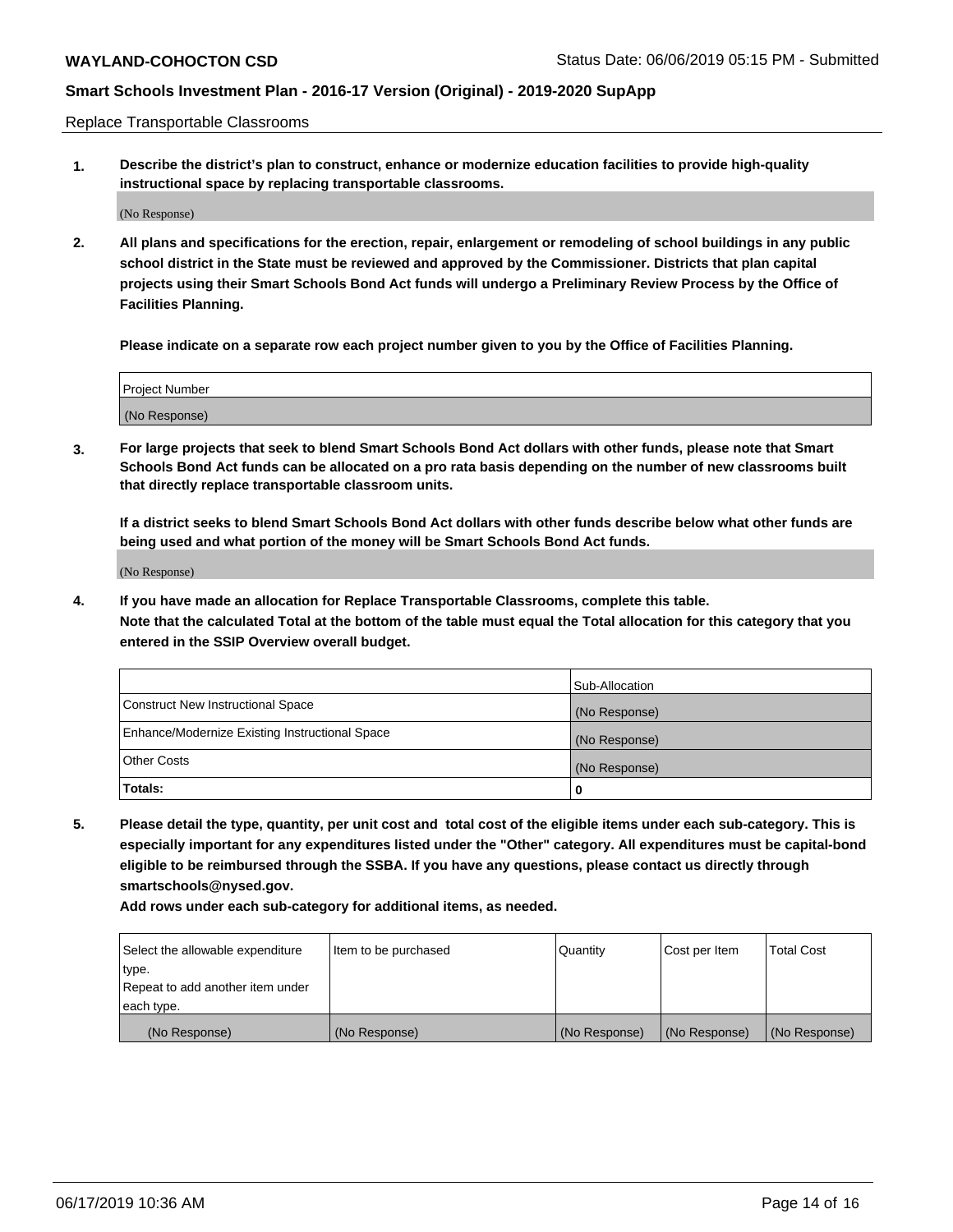High-Tech Security Features

**1. Describe how you intend to use Smart Schools Bond Act funds to install high-tech security features in school buildings and on school campuses.**

(No Response)

**2. All plans and specifications for the erection, repair, enlargement or remodeling of school buildings in any public school district in the State must be reviewed and approved by the Commissioner. Districts that plan capital projects using their Smart Schools Bond Act funds will undergo a Preliminary Review Process by the Office of Facilities Planning.** 

**Please indicate on a separate row each project number given to you by the Office of Facilities Planning.**

| <b>Project Number</b> |  |
|-----------------------|--|
| (No Response)         |  |

- **3. Was your project deemed eligible for streamlined Review?**
	- Yes
	- $\square$  No
- **4. Include the name and license number of the architect or engineer of record.**

| <b>Name</b>   | License Number |
|---------------|----------------|
| (No Response) | (No Response)  |

**5. If you have made an allocation for High-Tech Security Features, complete this table.**

**Note that the calculated Total at the bottom of the table must equal the Total allocation for this category that you entered in the SSIP Overview overall budget.**

|                                                      | Sub-Allocation |
|------------------------------------------------------|----------------|
| Capital-Intensive Security Project (Standard Review) | (No Response)  |
| <b>Electronic Security System</b>                    | (No Response)  |
| <b>Entry Control System</b>                          | (No Response)  |
| Approved Door Hardening Project                      | (No Response)  |
| <b>Other Costs</b>                                   | (No Response)  |
| Totals:                                              | 0              |

**6. Please detail the type, quantity, per unit cost and total cost of the eligible items under each sub-category. This is especially important for any expenditures listed under the "Other" category. All expenditures must be capital-bond eligible to be reimbursed through the SSBA. If you have any questions, please contact us directly through smartschools@nysed.gov.**

| Select the allowable expenditure | Item to be purchased | l Quantitv    | Cost per Item | <b>Total Cost</b> |
|----------------------------------|----------------------|---------------|---------------|-------------------|
| type.                            |                      |               |               |                   |
| Repeat to add another item under |                      |               |               |                   |
| each type.                       |                      |               |               |                   |
| (No Response)                    | (No Response)        | (No Response) | (No Response) | (No Response)     |